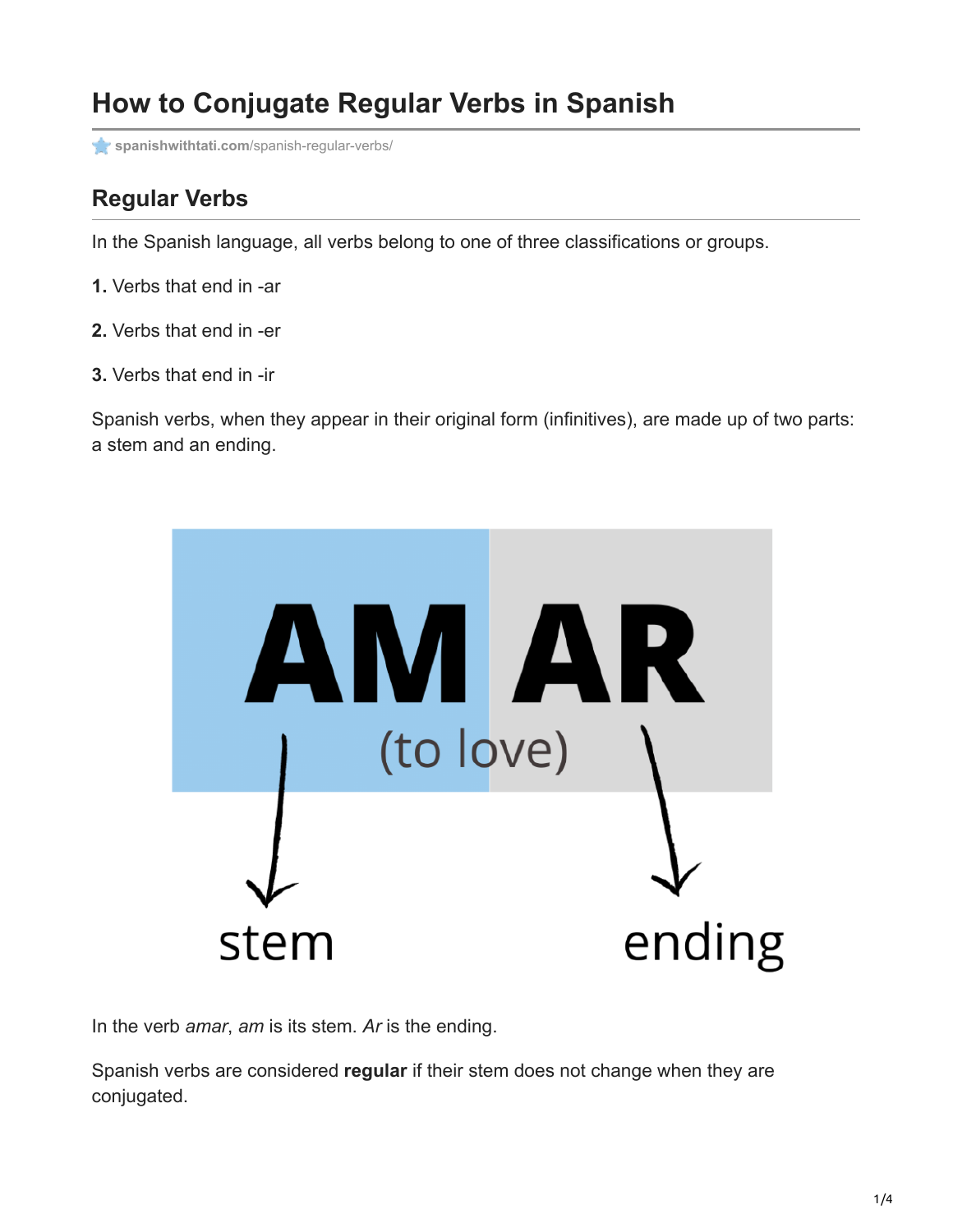Now, how can you use regular verbs in Spanish? You need to conjugate them. Let's learn more about it!

### **Regular Verb Conjugation**

To understand how regular verbs in Spanish work, it is necessary to use something called "tenses."

A tense is any of the forms of a verb that can be used to express when an action occurs. In this lesson, we will focus on one of the most used tenses in Spanish, the present tense.

The Spanish present tense is like the English simple present. We use it to talk about routines, facts or permanent situations.

- **Tomo** café por las mañanas. (I **drink** coffee in the morning.)
- El cielo **es** azul. (The sky **is** blue.)
- **Trabajo** todos los días. (I **work** every day.)

*Tomo* means "I drink." But how do I know that it means "I drink" and not "you drink?" The word *tomo* is not accompanied by a pronoun after all. Well, it does not need to.

In Spanish, verbs change depending on the person they refer to. A verb in Spanish expresses the person who performs the action and the time in which that action occurs.

- Tom**o** café. (**I** drink coffee.)
- Tom**as** café. (**You** drink coffee.)
- Tom**amos** café. (**We** drink coffee.)
- Tom**an** café. (**They** drink coffee.)

Spanish speakers don't usually use pronouns when they speak, since they are sort of included in the verbs when they conjugate them.

How can you conjugate regular verbs in Spanish? Let's learn!

#### **Regular Ar Verbs**

To conjugate regular -ar verbs, keep the stem of the verb, drop the -ar ending, and use any following verb endings, depending on the person you want to refer to: *-o, -as, -ás, -a, -amos, -áis, -an.* 

**•** Yo habl**o**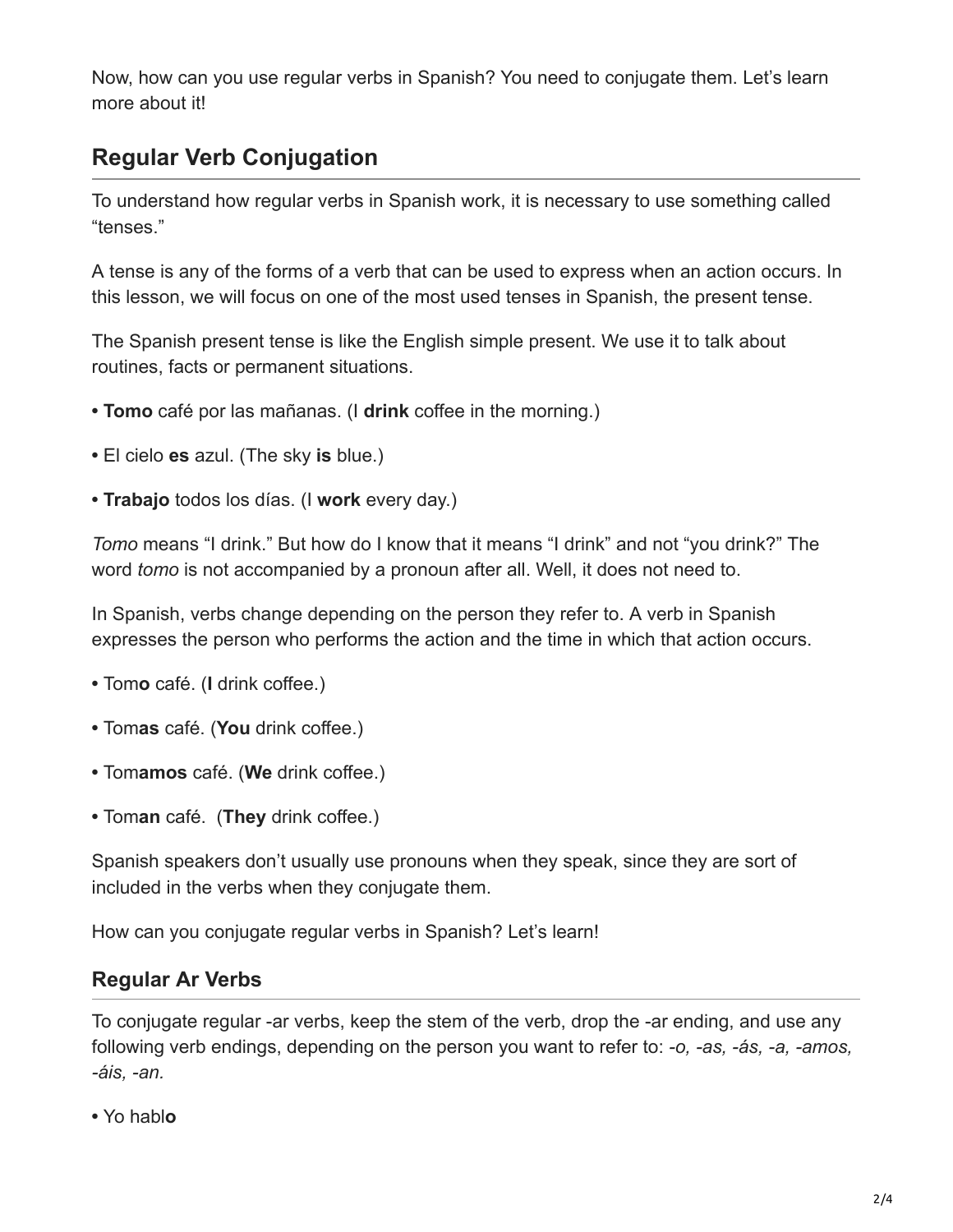- Tú habl**as**
- Vos habl**ás**
- Él habl**a**
- Ella habl**a**
- Usted habl**a**
- Nosotros habl**amos**
- Nosotras habl**amos**
- Vosotros habl**áis**
- Vosotras habl**áis**
- Ellos habl**an**
- Ellas habl**an**
- Ustedes habl**an**

### **Regular Er Verbs**

To conjugate regular -er verbs in the simple present tense, drop the -er ending and add any of the following endings to the verb stem, depending on the person you want to refer to: *-o, es, -és, -e, -emos, -éis, -en.*

- Yo com**o**
- Tú com**es**
- Vos com**és**
- Él com**e**
- Ella com**e**
- Usted com**e**
- Nosotros com**emos**
- Nosotras com**emos**
- Vosotros com**éis**
- Vosotras com**éis**
- Ellos com**en**
- Ellas com**en**
- Ustedes com**en**

### **Regular Ir Verbs**